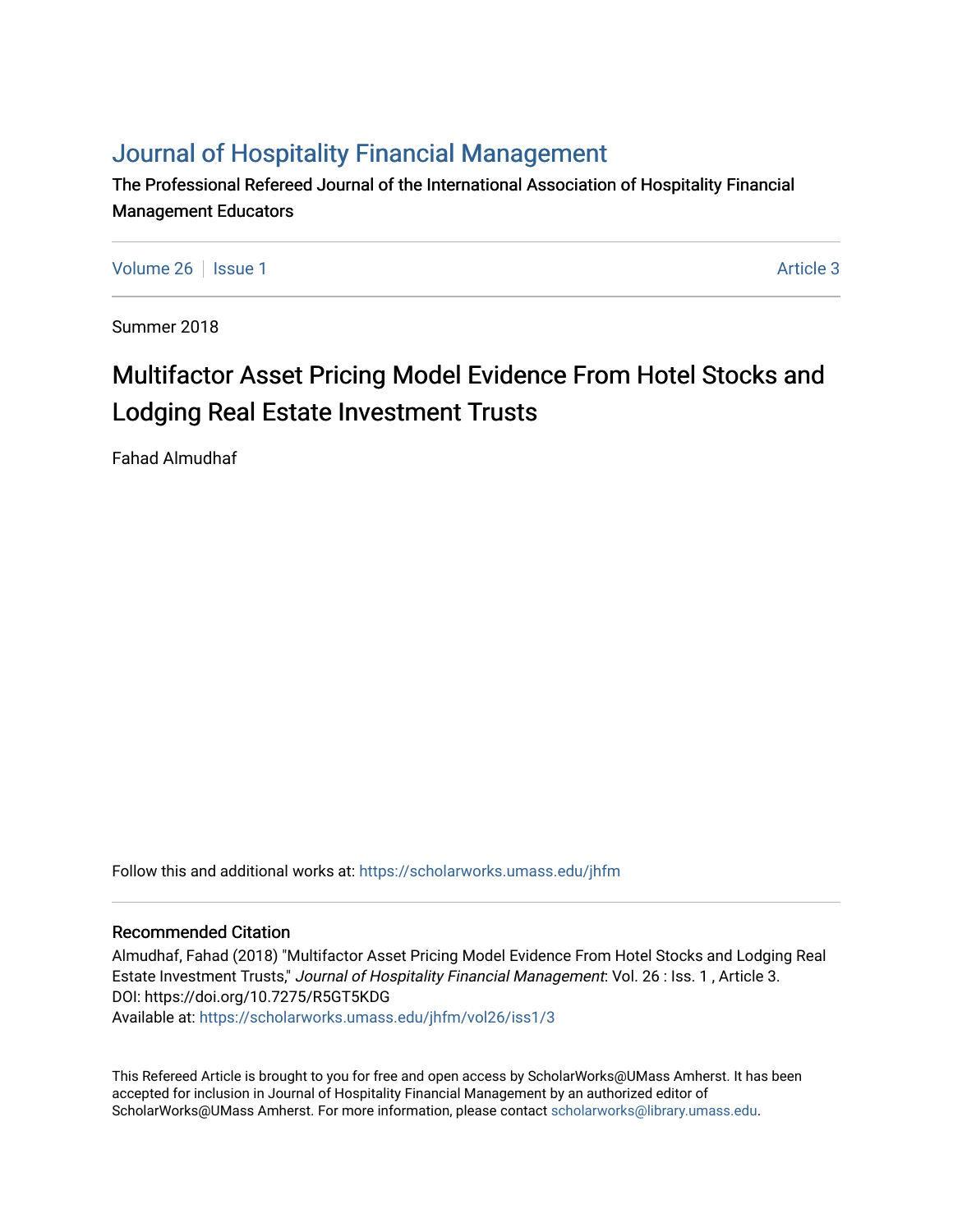# **Multifactor Asset Pricing Model Evidence From Hotel Stocks and Lodging Real Estate Investment Trusts**

#### Fahad Almudhaf

Department of Finance and Financial Institutions, Kuwait University, Kuwait City, Kuwait

#### **ABSTRACT**

The main objective of this study is to examine the performance of hotel stocks and lodging real estate investment trusts (REITs) by estimating the recent Fama-French five-factor model (including investment and profitability factors) with an additional momentum factor during the 2000–2015 period. Using multifactor models, results show that lodging REITs underperform hotel stocks in the United States, while the opposite is true in Japan. Our findings indicate that the momentum factor is significant in explaining variation of lodging returns in both the United States and Japan. Smaller lodging firms are generating higher returns than larger firms in the United States and Japan, on average. Operating profitability is strongly associated with average returns of hotel stocks and REITs in the United States. However, it seems that the investment factor plays an insignificant role in the asset pricing of lodging industry stocks and REITs. We find no evidence of the effectiveness of adding profitability and investment factors in Japan. Our results offer valuable investment insights that help lodging investors better understand the nature of their investments. Also, findings of the current study would benefit hotel owners who are considering both organizational structures (i.e., REITs vs. C-corps) and portfolio managers who are considering lodging for diversification purposes.

**Keywords:** *lodging REIT*, *hotel stock*, *Fama-French five-factor model*, *Japan*, *multifactor model*, *capital asset pricing model*, *momentum*

# **Introduction**

Lodging real estate investment trusts (REITs) manage and own hotels. By June 2017, there were 21 publicly traded U.S. lodging / resort REITs, with a market capitalization of \$54.7 billion (National Association of Real Estate Investment Trusts, 2017). Lodging REITs attract investors who are interested in diversification, dividends, and some tax benefits. A number of studies compare the performance of lodging stocks and lodging REITs. For example, Tang and Jang (2008) show that hotel REITs and hotel C-corporations are similar in terms of profitability, while C-corps have more flexibility in dividends and payout ratios. This is contrary to Madanoglu and Upneja (2008), who find that hotel REITs achieve a better risk-adjusted performance. Recently, Dogru (2017) compares C-corps hotels to hotel REITs in terms of their business models, financing methods, and profitability. He finds that

hotel REITs are superior in terms of corporate governance and operational performance. However, hotel C-corps have lower risks and higher expected growth.

Our paper is based on the theoretical construct of the capital asset pricing in finance that relates required returns to risks. Investors seeking to maximize their wealth usually measure the performance of their portfolios using risk-adjusted measures. Earlier studies apply a single-factor risk-adjusted model based on the capital asset pricing model (CAPM). For example, Kim, Mattila, and Gu (2002) apply the CAPM and Jensen index to evaluate the performance of lodging REITs, which appeared to exhibit the highest market risk while underperforming other REIT subsectors. According to Kim and Jang (2012), the Fama-French three-factor model explains 67% and 69% of the variation in returns of U.S. hotel REITs and hotel C-corps, respectively, during the 2000–2009 period. Therefore, they

**CONTACT:** Address correspondence to Fahad Almudhaf, Department of Finance and Financial Institutions, Kuwait University, P.O. Box 5486 Safat, Kuwait 13055. Email: fmudhaf@cba.edu.kw.

© 2018 International Association of Hospitality Financial Management Education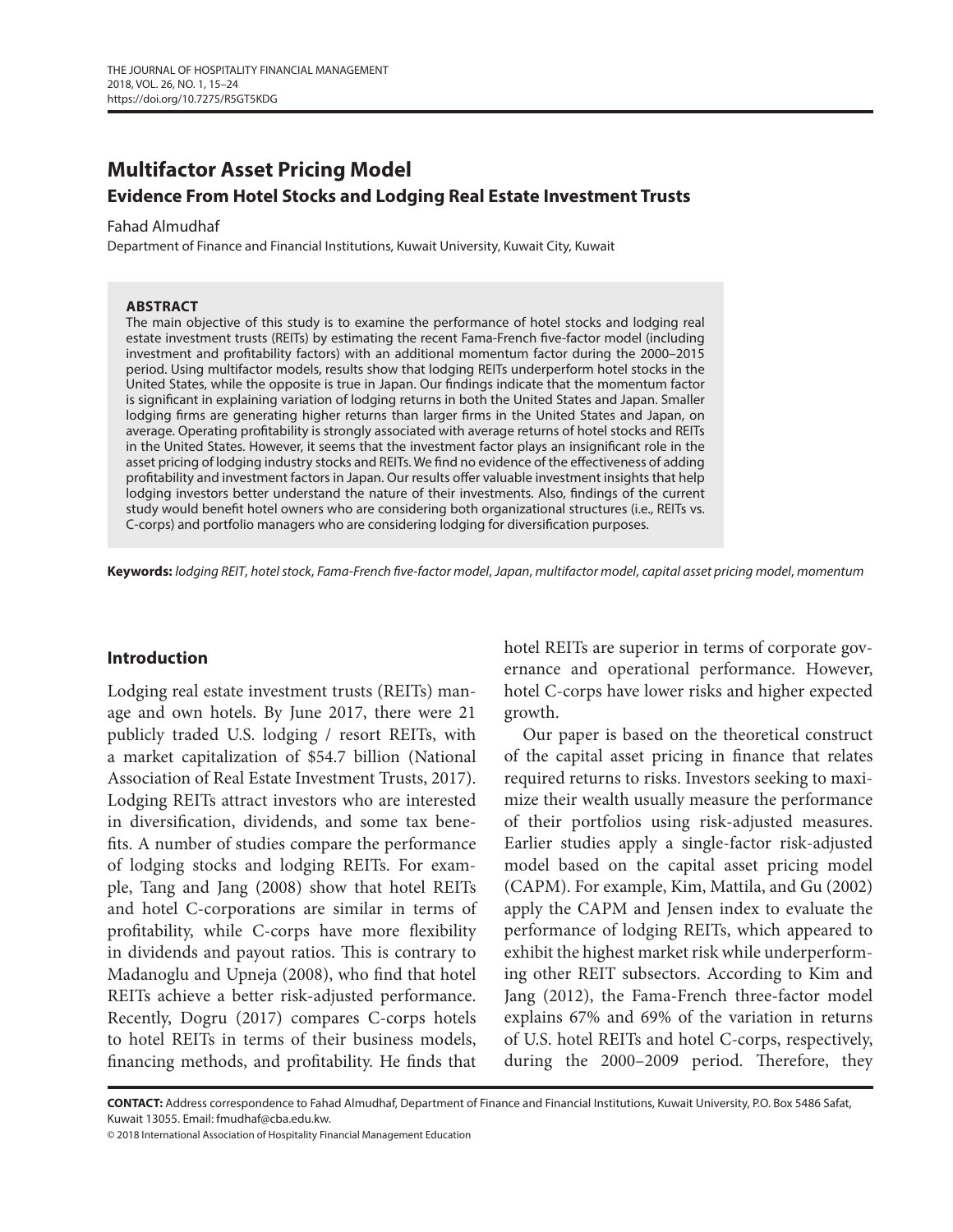suggest further research into a more concise model explaining the remaining variation. Thus we aim to fill the gap by applying the recent Fama and French (2015) five-factor asset pricing model to better understand the performance characteristics. Fama and French (2015) show that adding the factors of profitability and investment improves the performance of the model. Recently, Fama and French (2017) apply their five-factor model to several international stock markets. In addition, we augment their five-factor model with a momentum factor (Carhart, 1997). To add an international dimension to the analysis, we apply these models for the most developed Asian market (Japan) and compare it with our U.S. findings. Comparing our U.S. and Japanese results would suggest that such factors could be country specific and that we should be cautious in generalizing our conclusions to other developed or emerging lodging markets.

The lodging industry has unique characteristics and thus requires separate examination. Hotels are a unique hybrid of retail and housing that combine operating business with real estate. Due to the nature of their business, hospitality firms tend to have high financial leverage to finance their fixed assets, relatively high capital expenditures when compared to other industries, and low cash holdings and operating margins due to competition (Altin, Kizildag, & Ozdemir, 2016). Intangible assets such as human capital, technology, safety, and brand could play an important part in the valuation of hotel companies (Madanoglu & Olsen, 2005). Also, lodging REITs deserve examination of the profitability and investment factors for asset pricing because of their assetintensive nature and the regulations governing them regarding dividends payments and taxes. Since they must distribute a minimum of 90% of their earnings, they could face investment constraints preventing them from growing and using internal funds. Therefore, it would be interesting to see how the investment factor plays a role within such an environment and among such restrictions.

Since asset pricing is important for investment performance and evaluation, our results are of interest to investors and fund managers. It can be used to better predict the future performance of the lodging sector while enhancing forecasting abilities of lodging investors. Portfolio managers and hotel owners aim to choose the best investment instrument or structure (i.e., REIT vs. C-corp), and our findings would help make this determination, with the enhanced power of explaining risk and return. Our results help business executives properly estimate the cost of equity in the lodging industry, which is essential in the capital-budgeting decisions of the executive management, as it is strongly related to the performance and future of the firm.

# **Literature Review**

Ever since the seminal work of Fama and French (1993), hundreds of scholars continued the factordiscovery journey to better explain asset pricing, with some studies finding that certain factors subsume the explanatory power of others. Not all anomalous patterns or factors previously documented are similarly important. The debate continues on how to synthesize, deal with, and filter anomalies, especially because the significance of published results is not consistent over time or across markets. The reader can refer to two of the most recent thoughtprovoking articles on the topic for further details (Harvey, Liu, & Zhu, 2016; Novy-Marx & Velikov, 2016).

Novy-Marx (2013) provides evidence that the Fama-French three-factor model does not capture variation in returns related to profitability. In addition, Aharoni, Grundy, and Zheng (2013) find significant relation between returns and investments. Thus Fama and French (2015) proposed two extra risk proxies to better explain returns: the investment factor and the profitability factor. Lodging stocks have their own attributes and unique characteristics that deserve separate attention. For example, Lee and Upneja (2007) show that lodging stocks are undervalued when compared to other sectors of the stock market and therefore deserve separate investigation.

Several studies applied multifactor models in the overall REIT market (e.g., Chui, Titman, & Wei, 2003). Goebel, Harrison, Mercer, and Whitby (2013) document that momentum is a significant factor in explaining REIT returns. Glascock and Lu-Andrews (2014) show that profitable REITs have higher returns and that using gross profit adds explanatory predictive power to the model. Recently, Ling, Ooi, and Xu (2016) document that equity REITs with higher asset growth rates underperform those with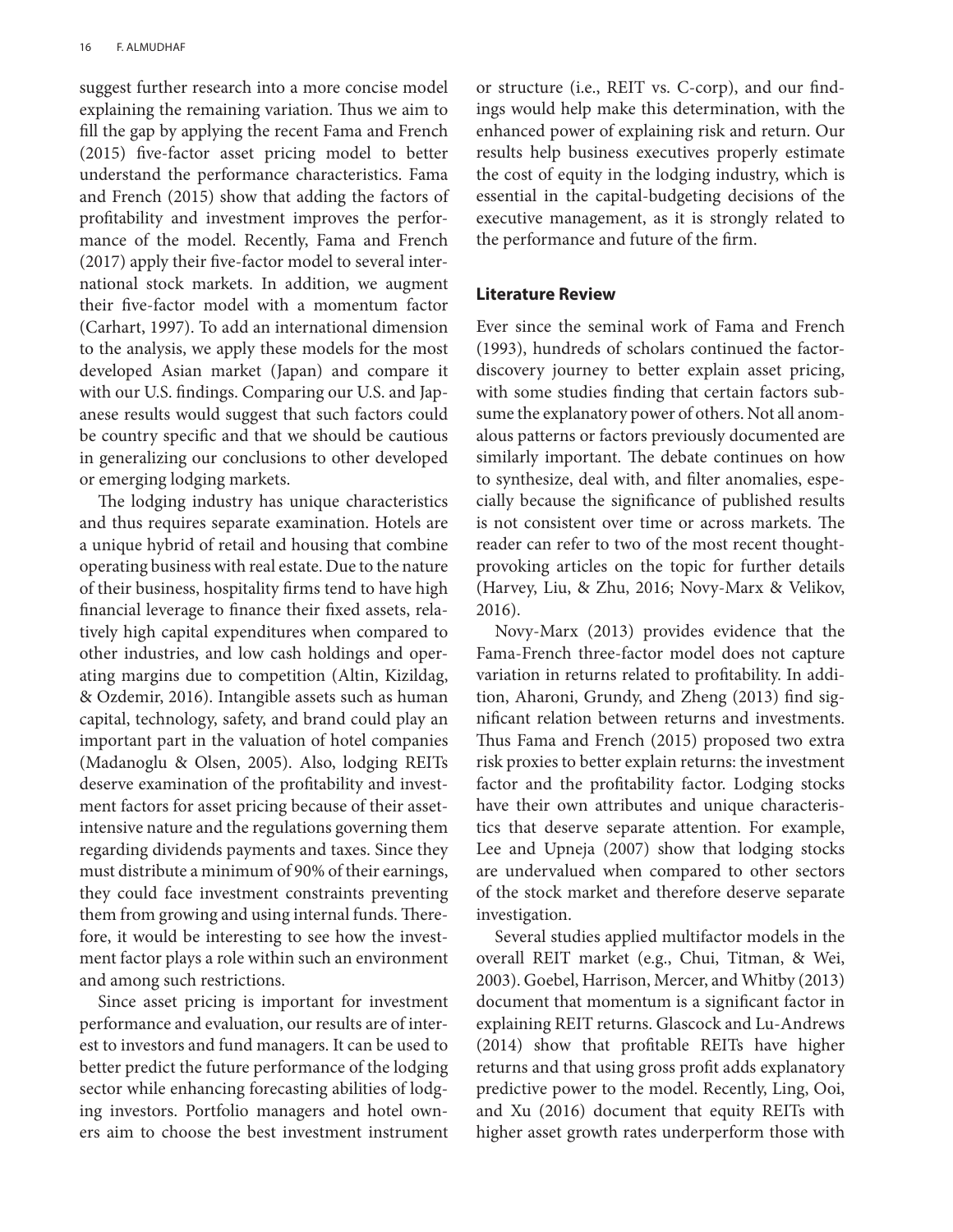Earlier studies covering the performance of lodging industry use the single-factor CAPM model (e.g., Jackson, 2009; Kim, Gu, & Mattila, 2002; Kim, Mattila, & Gu, 2002; Kim, Jackson, & Zhong, 2011; Mao & Gu, 2007). However, Madanoglu, Olsen, and Kwansa (2005) show that the Fama-French threefactor model is superior to the CAPM model and recommend utilizing it when calculating the cost of equity for the lodging industry. Since the model adjusts for additional risk factors such as size and distress, it can be viewed as more realistic and enhanced. Another strand of the literature relates macro and nonmacro factors to lodging stock returns (e.g., Chen, 2007; Chen, Kim, & Kim, 2005). Chen (2010) documents a significant negative relationship between lodging stocks and inflation. Later, Chen (2014) finds that hotel stocks are significantly affected by surprises in the U.S. federal fund rate during business contraction periods. Investigating the determinants of systematic (i.e., market) risk in the online travel agency industry, Lee, Moon, Lee, and Kerstetter (2015) find that firm size and liquidity play a crucial factor in determining beta. Examining unsystematic risks (i.e., firm specific or unique) in hospitality firms, Hsu and Jang (2008) document that larger and more profitable hotel firms have lower unsystematic risks.

Using U.S. hotel stocks and REITs, Kim and Jang (2012) show that a multifactor model (market, size, and value) has more explanatory power when compared to a single-factor CAPM. The market factor does not capture all risk premiums; however, Kim and Jang (2012) suggest adding more factors to explain the remaining variations in returns. Therefore, we extend and complement the work of these scholars by including three additional factors (momentum, investment, and profitability). In addition, we provide out-of-sample evidence from Japan to compare results and test whether such factors are only relevant in the U.S. lodging sector. Chen, Agrusa, Krumwiede, and Lu (2012) show that Japanese hotel returns are influenced by macroeconomic

factors such as inflation and oil prices. However, they did not include fundamental factors. This is similar to Mohanty, Nandha, Habis, and Juhabi (2014), who find a negative relationship between U.S. travel and leisure sector stocks and oil prices. Thus we complement the existing literature, which adds to our understanding of how lodging stocks are impacted by multiple risk factors.

# **Methodology and Data**

We use historical monthly returns of U.S. hotel stocks and lodging REITs for the January 2000–December 2015 period from Bloomberg. The data for Japanese lodging REITs goes from March 2006 to December 2015 due to data availability. Japanese lodging firms and REITs were included in the sample because Japan is the most developed Asian market. This suggests that other developed international markets could have different exposures to such factors. The factors (market [Mkt], small minus big market capitalization [SMB], high minus low bookto-market [HML], conservative minus aggressive investment [CMA], robust minus weak operating profit [RMW], and winner minus loser [WML]) are downloaded from the website of Kenneth R. French (French, n.d.). We cover a total of 18 lodging and resort REITs and 30 hotel C-corps in the United States. In addition, we cover 3 lodging REITs and 14 hotel C-corps in Japan. The list of firms in our sample is included in Table 1.

Currency fluctuations could influence the equity valuation relationship in different countries. However, we do not add a factor to control for currencyfluctuation influence in our analysis of U.S. and Japanese stocks, since we use the domestic currency of each market and run the models separately. We use value-weighted (market-cap-weighted) portfolios. In order to avoid "survivorship bias," we included not only the most recent active firms but any listed firm or REIT that was traded during the sample period and we perform monthly rebalancing of the portfolio based on the market capitalization. Including international data from Japan helps avoid "data snooping," where results could be sample specific, existing in the United States only. We apply the following ordinary least squares (OLS) regression for a value-weighted portfolio of stocks and REITs separately,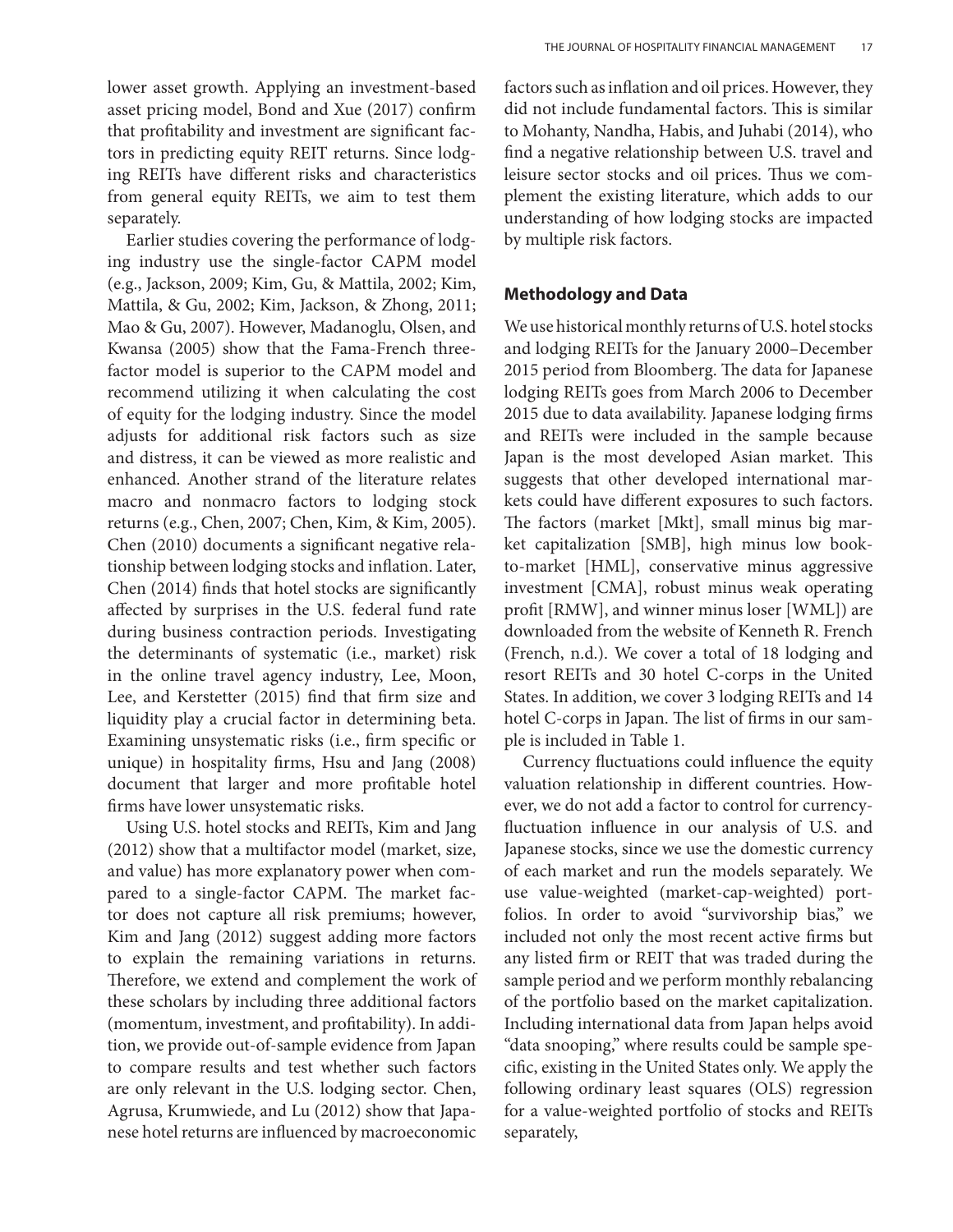#### 18 F. Almudhaf

**Table 1.** The List of Hotel C-Corps and Lodging REITs Included in the Sample

| U.S. Hotel Stocks                                                                                     |
|-------------------------------------------------------------------------------------------------------|
| <b>MARRIOTT INTL-A</b><br><b>HILTON WORLDWIDE</b><br><b>WYNDHAM WORLDWID</b><br><b>HYATT HOTELS-A</b> |
| <b>VAIL RESORTS</b>                                                                                   |
| <b>CHINA LODGIN-ADS</b>                                                                               |
| <b>FXTENDED STAY AM</b>                                                                               |
| <b>CHOICE HOTELS</b>                                                                                  |
| <b>MARRIOTT VACATIO</b>                                                                               |
| <b>BELMOND LTD-A</b>                                                                                  |
| LA OUINTA HOLDIN                                                                                      |
| <b>INTRAWEST RESORT</b>                                                                               |
| <b>RED LION HOTELS</b>                                                                                |
| MORGANS HOTEL GR                                                                                      |
| PEAK RESORTS INC                                                                                      |
| <b>INNSUITES HOSPIT</b>                                                                               |
| <b>GROGENESIS INC</b>                                                                                 |
| <b>SKYTOP LODGE COR</b>                                                                               |
| <b>CASTLE GROUP INC</b>                                                                               |
| SHOLODGE INC                                                                                          |
| CN DRAGON CORP                                                                                        |
| <b>FUTURELAND CORP</b>                                                                                |
| <b>PURE HOSPITALITY</b>                                                                               |
| <b>CHILCO RIVER HOL</b>                                                                               |
| <b>CANDLEWOOD HOTEL</b>                                                                               |
| WINDSTREAM TECHN                                                                                      |
| <b>MYRIAD ENTERTAIN</b>                                                                               |
| <b>OASIS HOTEL &amp; RE</b>                                                                           |
| <b>KYN CAPITAL GROU</b>                                                                               |
| <b>WINTER SPORTS</b>                                                                                  |
| <b>HEYU LEISURE HOL</b>                                                                               |

U.S. Hotel Stocks U.S. Lodging REITs Japanese Hotel Stocks Japanese Lodging REITs HOST HOTELS & RE CSS HOLDINGS LTD FOR A HOTEL REIT HOSPITALITY PROP **NIPPON VIEW HOTE** HOSHINO RESORTS APPLE HOSPITALIT AMAZE CO LTD ICHIGO HOTEL REIT LASALLE HOTEL PR WBF RESORT OKINA SUNSTONE HOTEL FUJITA KANKO INC RYMAN HOSPITALIT IMPERIAL HOTEL RLJ LODGING TRUS JOBAN KOSAN CO DIAMONDROCK HOSP RESOL HOLDINGS C PEBBLEBROOK HOTE ROYAL HOTEL LTD XENIA HOTELS & R AGORA HOSPITALIT CHESAPEAKE LODGI KAMOGAWA GR.HOTE SUMMIT HOTEL PRO HOTEL NEW GRAND FELCOR LODGING KYOTO HOTEL LTD HERSHA HOSPITAL RESORTTRUST INC **CHATHAM LODGING** ASHFORD HOSPITALITY BEHRINGER HARVAR SOTHERLY HOTELS CONDOR HOSPITALITY

$$
R_{it} - R_{Ft} = c_i + \beta_i (R_{Mt} - R_{Ft}) + \gamma_i SMB_t + \delta_i HML_t + \theta_i CMA_t + \omega_i RMW_t + \tau_i WML_t + \varepsilon_{it}
$$
 (1)

where  $R_{it}$  is the return on the portfolio of hotel stocks or lodging REITs,  $R_{Ft}$  is the risk-free rate,  $R<sub>mt</sub>$  is the return on the market portfolio, c is a constant intercept term, SMB is the size factor (return of small minus big based on market cap), HML is the value factor (return of high minus low B/M), RMW is the profitability factor (return of robust minus weak measured by operating profits), CMA is the investment factor (return of conservative minus aggressive), WML is the momentum factor (return of winner minus loser), and *εit* is the error term. We use Newey-West autocorrelation and heteroscedasticity consistent standard errors to obtain our t-statistics in all regressions. In addition, we use the Durbin Watson (DW) statistic to investigate for serial correlation in the residuals.

### **Results and Discussion**

The descriptive statistics, which are presented in Table 2 show that U.S. lodging C-corps outperformed U.S. lodging REITs by generating higher returns while having lower risks. There is an apparent systematic relationship between U.S. lodging stocks and size along with value premiums, as evident by the statistical significance of the coefficients of SMB and HML from Table 3. This is consistent with Kim and Jang (2012). However, it seems that the three-factor model explains less of the variation in our recent sample (58% compared to 67% during their sample period). This encourages and motivates researchers to make further efforts to explain the remaining variation. If we have a zero constant c, we can interpret this as evidence that the factor exposures loadings capture most of the variation in the returns; therefore, the intercept is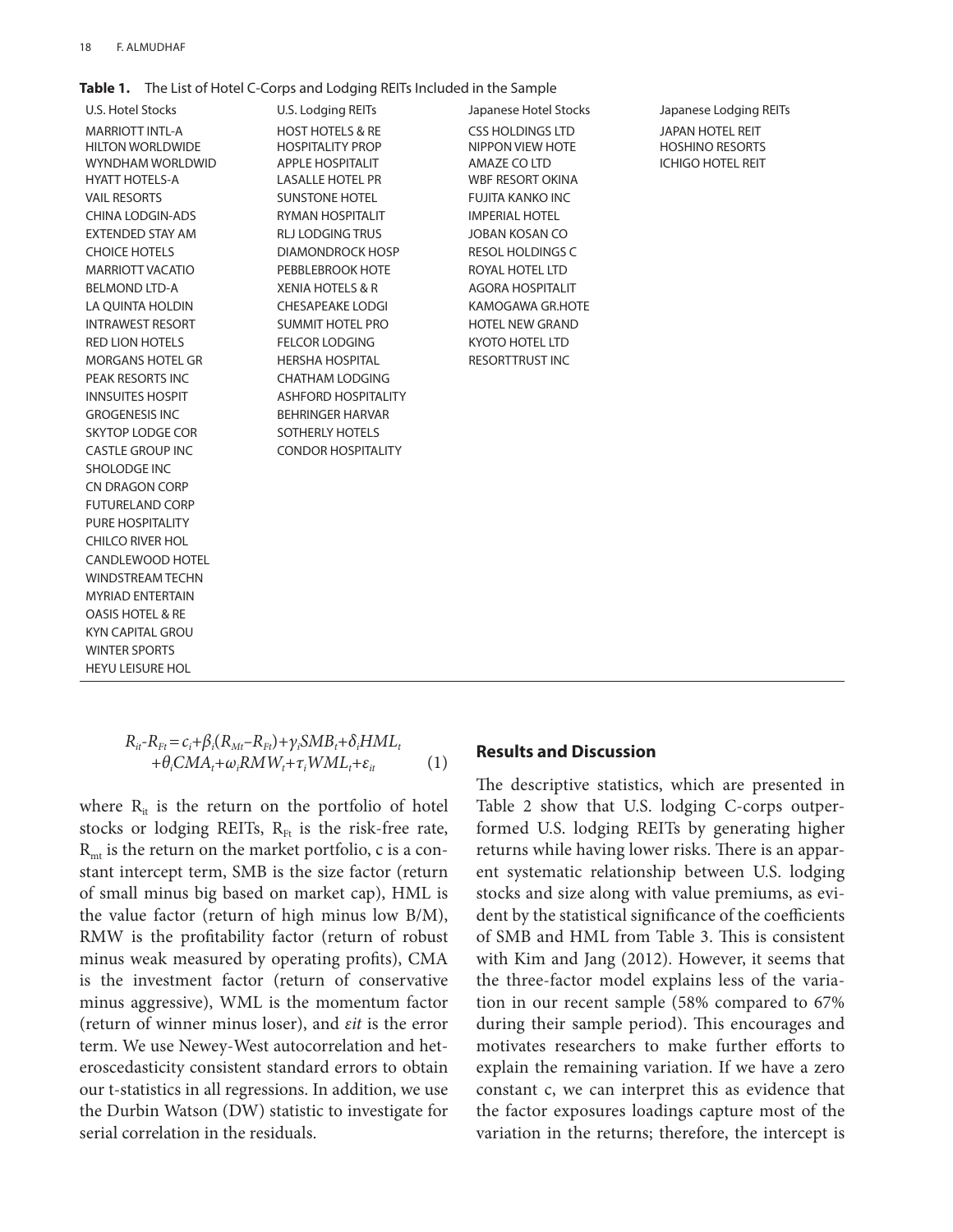| ╯<br>╯              |                       |                   |             |             |             |             |             |             |
|---------------------|-----------------------|-------------------|-------------|-------------|-------------|-------------|-------------|-------------|
|                     | HOTEL<br><b>STOCK</b> | <b>HOTEL REIT</b> | <b>MKT</b>  | <b>HML</b>  | <b>SMB</b>  | <b>RMW</b>  | <b>CMA</b>  | <b>WML</b>  |
| Mean                | 1.195927              | 0.180356          | 0.459687    | 0.333490    | 0.392396    | 0.451042    | 0.386979    | 0.264427    |
| Median              | 2.014200              | 0.924474          | 1.190000    | $-0.045000$ | 0.205000    | 0.375000    | 0.140000    | 0.470000    |
| Maximum             | 41.65030              | 51.37025          | 11.35000    | 12.91000    | 18,72000    | 13.52000    | 9.550000    | 18.38000    |
| Minimum             | $-31.77850$           | $-42.04948$       | $-17.15000$ | $-11.25000$ | $-15.28000$ | $-19.11000$ | $-6.550000$ | $-34.58000$ |
| Std. Dev.           | 8.387031              | 9.701372          | 4.498556    | 3.244362    | 3.219773    | 3.261330    | 2.126998    | 5.693782    |
| <b>Skewness</b>     | $-0.060343$           | $-0.586568$       | $-0.561649$ | 0.142152    | 0.535865    | $-0.449026$ | 1.000286    | $-1.535532$ |
| Kurtosis            | 7.549981              | 10.49680          | 3.757180    | 5.944398    | 10.15857    | 11.51669    | 5.959133    | 11.92480    |
| <b>Observations</b> | 192                   | 192               | 192         | 192         | 192         | 192         | 192         | 192         |
|                     |                       |                   |             |             |             |             |             |             |

**Table 2.** Descriptive and Summary Statistics U.S. Lodging Stocks and REITs, January 2000 to December 2015

### Japanese Lodging Stocks, January 2000 to December 2015

| ້               |             |             |             |             |             |             |             |
|-----------------|-------------|-------------|-------------|-------------|-------------|-------------|-------------|
|                 | HOTEL STOCK | <b>MKT</b>  | <b>HML</b>  | <b>SMB</b>  | <b>RMW</b>  | <b>CMA</b>  | <b>WML</b>  |
| Mean            | 0.614527    | 0.150365    | 0.681146    | 0.447917    | $-0.060260$ | 0.344844    | $-0.028698$ |
| Median          | $-0.089100$ | 0.320000    | 0.395000    | 0.345000    | 0.095000    | 0.165000    | 0.375000    |
| Maximum         | 24.10160    | 15.12000    | 10.92000    | 8.250000    | 3.910000    | 7.270000    | 14.46000    |
| <b>Minimum</b>  | $-18.75710$ | $-13.43000$ | $-8.100000$ | $-6.410000$ | $-6.600000$ | $-6.470000$ | $-15.99000$ |
| Std. Dev.       | 6.557181    | 4.807971    | 2.896531    | 2.664932    | 1.662784    | 2.142461    | 4.147889    |
| <b>Skewness</b> | 0.765804    | $-0.070424$ | 0.349435    | 0.031353    | $-0.529678$ | 0.214552    | $-0.563088$ |
| Kurtosis        | 5.415098    | 3.151130    | 3.968474    | 3.058002    | 3.915770    | 4.283043    | 5.347332    |
| Observations    | 192         | 192         | 192         | 192         | 192         | 192         | 192         |

#### Japanese Lodging REITs, March 2006 to December 2015

|                     | <b>REIT</b> | MKT         | <b>HML</b>  | <b>SMB</b>  | <b>CMA</b>  | <b>RMW</b>  | <b>WML</b>  |
|---------------------|-------------|-------------|-------------|-------------|-------------|-------------|-------------|
| Mean                | 1.531636    | 0.200169    | 0.196102    | 0.131186    | 0.204237    | 0.093644    | 0.061695    |
| Median              | 1.423900    | 0.465000    | 0.190000    | 0.185000    | 0.060000    | 0.205000    | 0.375000    |
| Maximum             | 39.28940    | 10.89000    | 6.780000    | 5.760000    | 7.220000    | 3.310000    | 8.340000    |
| <b>Minimum</b>      | $-47.29440$ | $-13.43000$ | $-4.980000$ | $-6.410000$ | $-5.920000$ | $-4.170000$ | $-15.99000$ |
| Std. Dev.           | 10.04162    | 4.275211    | 2.142208    | 2.382760    | 1.954064    | 1.510934    | 3.621289    |
| <b>Skewness</b>     | $-0.109334$ | $-0.397033$ | 0.350374    | $-0.109721$ | 0.397881    | $-0.336130$ | $-0.955806$ |
| Kurtosis            | 8.848474    | 3.895194    | 3.951145    | 2.922503    | 4.938691    | 3.171489    | 6.174968    |
| <b>Observations</b> | 118         | 118         | 18          | 118         | 118         | 118         | 118         |

**Note:** MKT is the average market return. SMB is the size factor. HML is the value factor. RMW is the profitability factor. CMA is the investment factor. WML is the momentum factor.

insignificant, since the factors explain the variation in returns. If the intercept is not zero, the factors do not explain portfolio returns. From panel A of Table 3, we notice that the intercept is insignificant and not distinguishable from zero, with a t-statistic of only 0.479. The residuals do not seem to be serially correlated as indicated by the DW statistic. The market factor (beta) continues to play a significant role in asset pricing. The results from positive and significant factor loading of SMB indicate that smaller lodging firms are generating higher returns than larger firms on average. The SMB factor of the Fama-French model shows that the lodging industry portfolio behaves similarly to stocks of small market capitalization firms. Moreover, significant and positive factor exposures on HML show that higher BE/ME hotel firms earn more than lower BE/ME on average. This could be viewed as support

for the argument that higher book-to-market lodging firms are riskier, and thus investors are compensated for bearing the additional risk with higher returns on average. Regressing excess lodging portfolio returns on market premium as the only single factor yielded a much lower R-squared (0.494) compared to the alternative multifactor models (0.691). This indicates that adding fundamental factors improves the power of the model. Moreover, it seems that the profitability effect is evident based on the loadings of the RMW factor, and operating profitability is strongly associated with average returns in hotel stocks and REITs. However, adding an investment factor, which distinguishes between conservative and aggressive stocks (CMA), does not have any value when it comes to the lodging industry in the United States, especially with lodging REITs. Surprisingly, hotel REITs underperform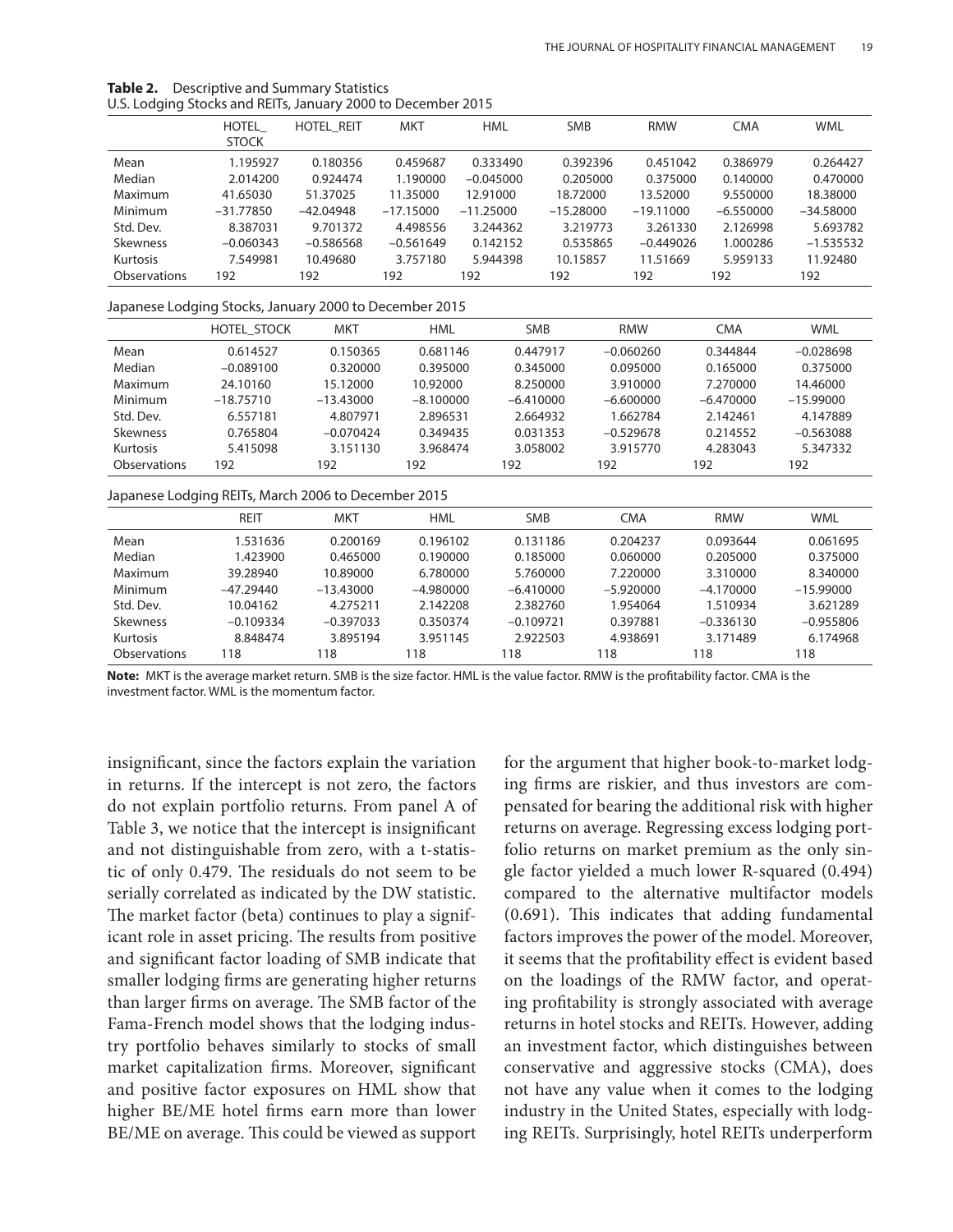| <b>USA</b>      | Int          | $R_m - R_f$ | <b>SMB</b>  | <b>HML</b>  | <b>WML</b>   | <b>RMW</b>  | <b>CMA</b> | Adj- $R^2$ | <b>DW</b> |
|-----------------|--------------|-------------|-------------|-------------|--------------|-------------|------------|------------|-----------|
| Panel A: Stocks |              |             |             |             |              |             |            |            |           |
| CAPM            |              |             |             |             |              |             |            |            |           |
| Coef            | 0.639        | $1.308***$  |             |             |              |             |            | 0.494      | 2.178     |
| t-stat          | 1.616        | 7.535       |             |             |              |             |            |            |           |
| FF 3 factor     |              |             |             |             |              |             |            |            |           |
| Coef            | 0.281        | $1.287***$  | $0.303*$    | $0.736***$  |              |             |            | 0.576      | 2.168     |
| t-stat          | 0.828        | 11.614      | 1.684       | 5.044       |              |             |            |            |           |
| $FF 3 + MOM$    |              |             |             |             |              |             |            |            |           |
| Coef            | 0.467        | $1.035***$  | $0.465***$  | $0.603$ *** | $-0.476$ *** |             |            | 0.659      | 2.142     |
| t-stat          | 1.516        | 10.397      | 3.076       | 5.315       | $-5.078$     |             |            |            |           |
| FF 5 factor     |              |             |             |             |              |             |            |            |           |
| Coef            | 0.152        | $1.355***$  | $0.572$ *** | $0.788***$  |              | $0.491$ *** | $-0.615**$ | 0.603      | 2.194     |
| t-stat          | 0.433        | 12.793      | 3.168       | 5.093       |              | 2.776       | $-2.128$   |            |           |
| $FF 5 + MOM$    |              |             |             |             |              |             |            |            |           |
| Coef            | 0.153        | $1.184***$  | $0.793$ *** | $0.440$ *** | $-0.502$ *** | $0.699$ *** | $-0.298$   | 0.691      | 2.184     |
| t-stat          | 0.479        | 12.254      | 5.219       | 3.008       | $-6.674$     | 5.372       | $-1.270$   |            |           |
| <b>USA</b>      | Int          | $R_m - R_f$ | SMB         | <b>HML</b>  | <b>WML</b>   | <b>RMW</b>  | <b>CMA</b> | Adj- $R^2$ | <b>DW</b> |
| Panel B: REITs  |              |             |             |             |              |             |            |            |           |
| CAPM            |              |             |             |             |              |             |            |            |           |
|                 |              |             |             |             |              |             |            |            |           |
| Coef            | $-0.429$     | $1.471$ *** |             |             |              |             |            | 0.467      | 2.023     |
| t-stat          | $-0.828$     | 5.614       |             |             |              |             |            |            |           |
| FF 3 factor     |              |             |             |             |              |             |            |            |           |
| Coef            | $-1.060$ *** | $1.400***$  | $0.693$ *** | $1.147***$  |              |             |            | 0.642      | 2.161     |
| t-stat          | $-2.732$     | 8.944       | 4.947       | 6.742       |              |             |            |            |           |
| $FF 3 + MOM$    |              |             |             |             |              |             |            |            |           |
| Coef            | $-0.910**$   | $1.198***$  | $0.823$ *** | $1.040***$  | $-0.383$ *** |             |            | 0.681      | 2.056     |
| t-stat          | $-2.180$     | 8.093       | 6.110       | 7.510       | $-2.962$     |             |            |            |           |
| FF 5 factor     |              |             |             |             |              |             |            |            |           |
| Coef            | $-1.212$ *** | $1.477$ *** | $0.882$ *** | $1.106$ *** |              | $0.387**$   | $-0.279$   | 0.648      | 2.162     |
| t-stat          | $-3.037$     | 9.053       | 5.229       | 5.481       |              | 2.251       | $-1.065$   |            |           |
| $FF 5 + MOM$    |              |             |             |             |              |             |            |            |           |
| Coef            | $-1.212$ *** | $1.335***$  | $1.064$ *** | $0.817***$  | $-0.416$ *** | $0.560$ *** | $-0.016$   | 0.692      | 2.019     |

**Table 3.** Returns and Risks of U.S. Hotel Stocks and REITs Estimated by Alternative Models

**Note:** The sample covers January 2000 to December 2015. Int is the intercept. FF is Fama-French factors. SMB is the size factor. HML is the value factor. RMW is the profitability factor. CMA is the investment factor. WML is the momentum factor. DW is the Durbin Watson statistic. \*,\*\*,\*\*\* indicates significance at 10%, 5%, and 1% respectively.

hotel stocks in the United States, as shown by the significant negative constant (alpha). This is contrary to earlier findings by Kim and Jang (2012). Differences in our results could be due to using different time periods, since their sample covers only the January 2000–December 2009 period.

From Table 4, we can obviously notice that CMA and RMW factors have no marginal power in explaining the variation of returns in Japanese hotel stocks and REITs. Also, the value factor (HML) does not have any added value in Japan, which is consistent with results of Fama and French (2012) on the Japanese general stock market. Only market, size, and momentum factors show consistent significance in explaining Japanese hotel stocks returns. In

contrast with the results of Fama and French (2015), the momentum factor of Carhart (1997) in both the United States and Japan has a regression slope significantly different from zero, thus improving the performance of the model. This implies that lodging stocks are affected by the phenomenon whereby stocks that have been going up in the near past (i.e., last year) will continue to go up and vice versa. Our evidence on Japanese hotel stocks is similar to findings from Hanauer (2014) on the general Japanese stock market. The very low R-squared (0.29) in Japanese REITs could be due to the small sample and shorter period. Such findings motivate scholars to continue their attempts at better explaining lodging returns.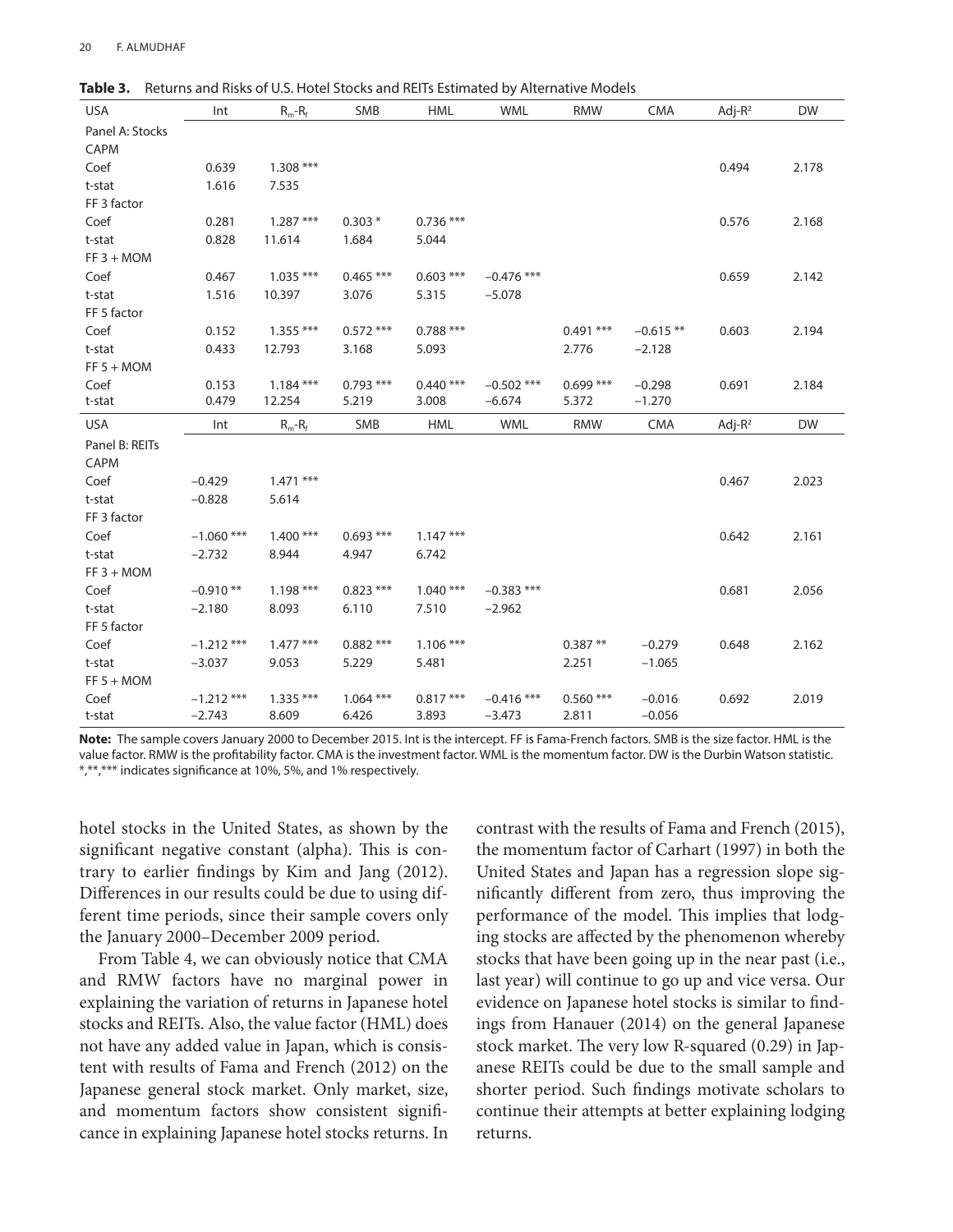| Japan           | Int               | $R_m - R_f$         | SMB               | <b>HML</b>           | <b>WML</b>     | <b>RMW</b>     | <b>CMA</b>           | $Adj-R2$   | <b>DW</b> |
|-----------------|-------------------|---------------------|-------------------|----------------------|----------------|----------------|----------------------|------------|-----------|
| Panel A: Stocks |                   |                     |                   |                      |                |                |                      |            |           |
| CAPM            |                   |                     |                   |                      |                |                |                      |            |           |
| Coef            | 0.465             | $0.856$ ***         |                   |                      |                |                |                      | 0.393      | 2.022     |
| t-stat          | 1.327             | 7.986               |                   |                      |                |                |                      |            |           |
| FF 3 factor     |                   |                     |                   |                      |                |                |                      |            |           |
| Coef            | 0.010             | $0.901$ ***         | $0.850***$        | 0.109                |                |                |                      | 0.508      | 2.053     |
| t-stat          | 0.030             | 9.841               | 7.702             | 0.836                |                |                |                      |            |           |
| $FF 3 + MOM$    |                   |                     |                   |                      |                |                |                      |            |           |
| Coef            | 0.023             | $0.920***$          | $0.739***$        | 0.176                | $0.321$ ***    |                |                      | 0.545      | 2.111     |
| t-stat          | 0.078             | 10.901              | 6.356             | 1.266                | 2.769          |                |                      |            |           |
| FF 5 factor     |                   |                     |                   |                      |                |                |                      |            |           |
| Coef            | 0.034             | $0.895***$          | $0.842$ ***       | 0.033                |                | $-0.176$       | 0.061                | 0.506      | 2.050     |
| t-stat          | 0.097             | 9.912               | 7.328             | 0.213                |                | $-0.659$       | 0.271                |            |           |
| $FF 5 + MOM$    |                   |                     |                   |                      |                |                |                      |            |           |
| Coef            | 0.042             | $0.916***$          | $0.739***$        | 0.151                | $0.318***$     | $-0.132$       | $-0.028$             | 0.541      | 2.107     |
| t-stat          | 0.134             | 10.768              | 6.362             | 0.847                | 2.646          | $-0.455$       | $-0.111$             |            |           |
|                 |                   |                     |                   |                      |                |                |                      |            |           |
| Japan           | Int               | $R_m - R_f$         | SMB               | <b>HML</b>           | <b>WML</b>     | <b>RMW</b>     | <b>CMA</b>           | Adj- $R^2$ | <b>DW</b> |
| Panel B: REITs  |                   |                     |                   |                      |                |                |                      |            |           |
| CAPM            |                   |                     |                   |                      |                |                |                      |            |           |
| Coef            | $1.305*$          | $1.239***$          |                   |                      |                |                |                      | 0.274      | 2.160     |
| t-stat          | 1.658             | 4.440               |                   |                      |                |                |                      |            |           |
| FF 3 factor     |                   |                     |                   |                      |                |                |                      |            |           |
| Coef            | $1.275*$          | $1.298***$          | $0.664*$          | $-0.327$             |                |                |                      | 0.294      | 2.163     |
| t-stat          | 1.694             | 5.114               | 1.845             | $-0.969$             |                |                |                      |            |           |
| $FF 3 + MOM$    |                   |                     |                   |                      |                |                |                      |            |           |
| Coef            | $1.276*$          | $1.294***$          | $0.676*$          | $-0.324$             | $-0.037$       |                |                      | 0.287      | 2.161     |
| t-stat          | 1.686             | 5.285               | 1.855             | $-0.958$             | $-0.208$       |                |                      |            |           |
| FF 5 factor     |                   |                     |                   |                      |                |                |                      |            |           |
| Coef            | $1.350*$          | $1.226$ ***         | $0.699**$         | $-0.043$             |                | 0.050          | $-0.643$             | 0.293      | 2.190     |
| t-stat          | 1.798             | 5.064               | 2.020             | $-0.123$             |                | 0.103          | $-1.444$             |            |           |
| $FF 5 + MOM$    |                   |                     |                   |                      |                |                |                      |            |           |
| Coef            | $1.363*$<br>1.805 | $1.229***$<br>5.177 | $0.676*$<br>1.894 | $-0.031$<br>$-0.087$ | 0.078<br>0.425 | 0.011<br>0.021 | $-0.712$<br>$-1.473$ | 0.287      | 2.198     |

**Table 4.** Returns and Risks of Japanese Hotel Stocks and REITs Estimated by Alternative Models

**Note:** The stock sample covers January 2000 to December 2015. However, REIT sample covers March 2006 to December 2015. Int is the intercept. FF is Fama-French factors. SMB is the size factor. HML is the value factor. RMW is the profitability factor. CMA is the investment factor. WML is the momentum factor. DW is the Durbin Watson statistic. \*,\*\*,\*\*\* indicates significance at 10%, 5%, and 1% respectively.

#### **Conclusion, Implications, and Limitations**

The main purpose of our study is to examine hotel stocks and lodging REITs in the United States and Japan using the recent Fama and French (2015) fivefactor risk-adjusted model. We extend and complement Kim and Jang (2012), who apply the Fama and French (1993) three-factor model to U.S. hotel C-corps and REITs. By using the five-factor model (including profitability and investment factors) as well as a momentum factor (Carhart, 1997), we find that the momentum factor adds more explanatory power of returns. Consistent with Kim and Jang (2012), we show that the size and value factors continue to play an important role in asset pricing in

the United States. Thus we agree with them in their argument that a portfolio of growth (i.e., low bookto-market) or large-cap stocks benefits the most from adding hotel stocks, since a portfolio of hotel stocks is highly sensitive to returns of value and small-cap stocks. However, in Japan, the value factor does not add any significant explanatory power. Moreover, we find no evidence of the effectiveness of adding profitability and investment factors (RMW and CMA) in Japan. Similarly, the investment factor does not produce significant improvement in the U.S. lodging model once momentum is added.

Our findings have important implications for portfolio managers who specialize in evaluating lodging investments. Based on our results, investors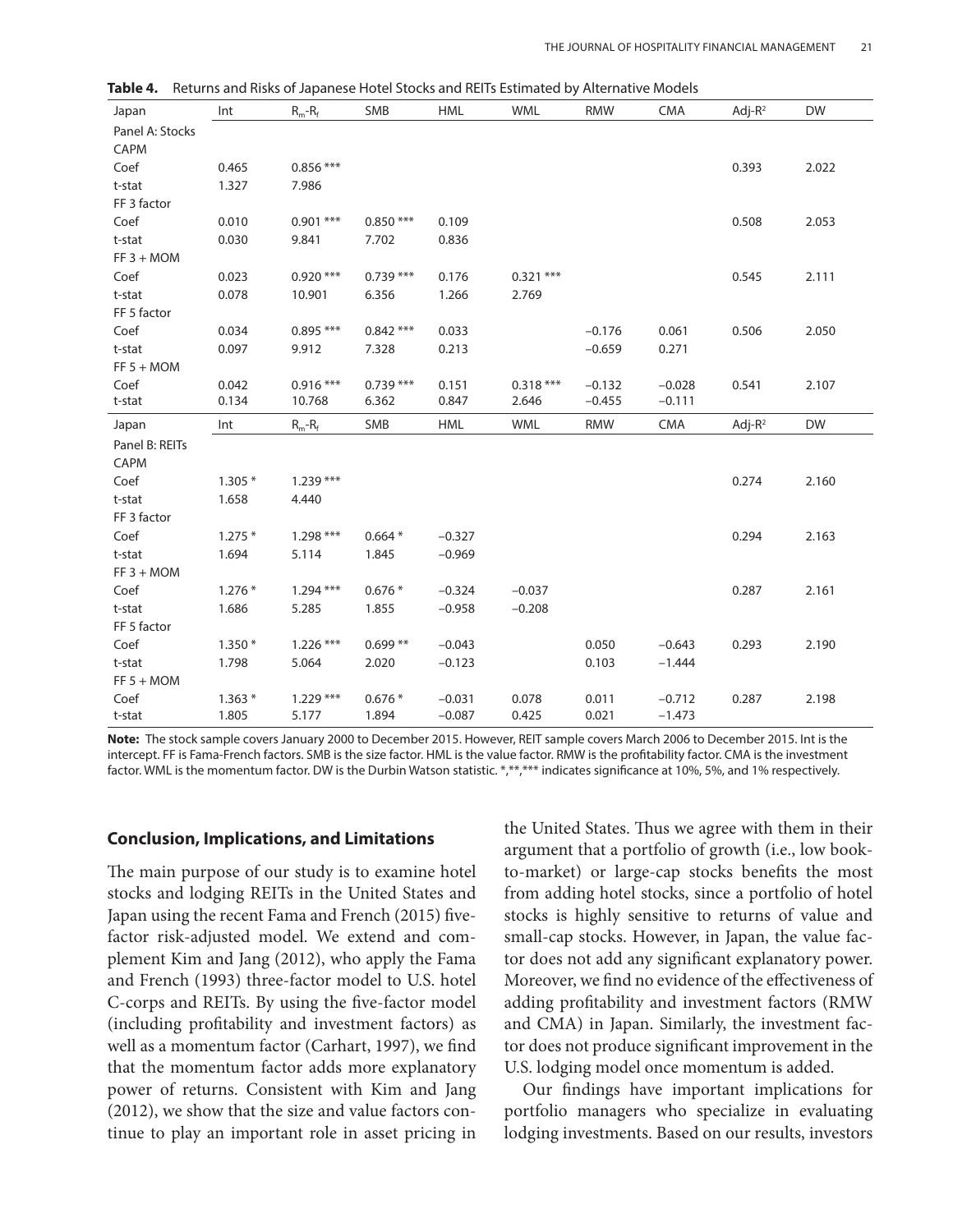**Table 5.** Correlation Analysis of Returns

| <b>USA</b>  | $R_{stock}$ | $R_{REIT}$ | MKT     | <b>SMB</b> | <b>HML</b> | <b>CMA</b> | <b>RMW</b> | <b>WML</b> |
|-------------|-------------|------------|---------|------------|------------|------------|------------|------------|
| $R_{stock}$ | 1.00        | 0.84       | 0.70    | 0.25       | 0.23       | $-0.08$    | $-0.20$    | $-0.54$    |
| $R_{REIT}$  | 0.84        | 1.00       | 0.69    | 0.34       | 0.32       | 0.05       | $-0.22$    | $-0.45$    |
| <b>MKT</b>  | 0.70        | 0.69       | 1.00    | 0.24       | $-0.05$    | $-0.23$    | $-0.51$    | $-0.36$    |
| <b>SMB</b>  | 0.25        | 0.34       | 0.24    | 1.00       | $-0.12$    | 0.04       | $-0.54$    | 0.11       |
| <b>HML</b>  | 0.23        | 0.32       | $-0.05$ | $-0.12$    | 1.00       | 0.60       | 0.46       | $-0.16$    |
| <b>CMA</b>  | $-0.08$     | 0.05       | $-0.23$ | 0.04       | 0.60       | 00.1       | 0.27       | 0.14       |
| <b>RMW</b>  | $-0.20$     | $-0.22$    | $-0.51$ | $-0.54$    | 0.46       | 0.27       | 1.00       | 0.12       |
| <b>WML</b>  | $-0.54$     | $-0.45$    | $-0.36$ | 0.11       | $-0.16$    | 0.14       | 0.12       | 1.00       |

Note: The sample covers January 2000 to December 2015. R<sub>stock</sub> is the average return of lodging stocks. R<sub>RFIT</sub> is the average return of hotel REITs. MKT is the average market return. SMB is the size factor. HML is the value factor. RMW is the profitability factor. CMA is the investment factor. WML is the momentum factor.

| Japan       | $R_{stock}$ | <b>MKT</b> | <b>SMB</b> | <b>HML</b> | CMA     | <b>RMW</b> | <b>WML</b> |
|-------------|-------------|------------|------------|------------|---------|------------|------------|
| $R_{stock}$ | 1.00        | 0.63       | 0.30       | $-0.11$    | $-0.02$ | $-0.06$    | 0.23       |
| <b>MKT</b>  | 0.63        | 1.00       | $-0.07$    | $-0.24$    | $-0.16$ | 0.03       | $-0.05$    |
| <b>SMB</b>  | 0.30        | $-0.07$    | 1.00       | 0.00       | 0.08    | $-0.04$    | 0.23       |
| <b>HML</b>  | $-0.11$     | $-0.24$    | 0.00       | 1.00       | 0.59    | $-0.46$    | $-0.13$    |
| <b>CMA</b>  | $-0.02$     | $-0.16$    | 0.08       | 0.59       | 1.00    | $-0.55$    | 0.05       |
| <b>RMW</b>  | $-0.06$     | 0.03       | $-0.04$    | $-0.46$    | $-0.55$ | 1.00       | $-0.03$    |
| <b>WML</b>  | 0.23        | $-0.05$    | 0.23       | $-0.13$    | 0.05    | $-0.03$    | 1.00       |

Note: The sample covers January 2000 to December 2015. R<sub>stock</sub> is the Japanese average return of lodging stocks. MKT is the Japanese average market return. SMB is the size factor. HML is the value factor. RMW is the profitability factor. CMA is the investment factor. WML is the momentum factor.

| Japan      | $R_{\text{REIT}}$ | <b>MKT</b> | <b>SMB</b> | <b>HML</b> | <b>CMA</b> | <b>RMW</b> | <b>WML</b> |
|------------|-------------------|------------|------------|------------|------------|------------|------------|
| $R_{REIT}$ | 1.00              | 0.53       | 0.05       | $-0.15$    | $-0.28$    | 0.15       | $-0.08$    |
| <b>MKT</b> | 0.53              | 00.1       | $-0.22$    | $-0.10$    | $-0.30$    | 0.16       | $-0.18$    |
| <b>SMB</b> | 0.05              | $-0.22$    | 1.00       | $-0.14$    | 0.05       | $-0.03$    | 0.23       |
| <b>HML</b> | $-0.15$           | $-0.10$    | $-0.14$    | 1.00       | 0.48       | $-0.40$    | 0.03       |
| <b>CMA</b> | $-0.28$           | $-0.30$    | 0.05       | 0.48       | 1.00       | $-0.51$    | 0.35       |
| <b>RMW</b> | 0.15              | 0.16       | $-0.03$    | $-0.40$    | $-0.51$    | 1.00       | $-0.01$    |
| <b>WML</b> | $-0.08$           | $-0.18$    | 0.23       | 0.03       | 0.35       | $-0.01$    | 1.00       |

Note: The sample covers March 2006 to December 2015. R<sub>REIT</sub> is the Japanese average return of hotel REITs. MKT is the Japanese average market return. SMB is the size factor. HML is the value factor. RMW is the profitability factor. CMA is the investment factor. WML is the momentum factor.

and hotel owners would prefer hotel stocks in the United States while preferring lodging REITs in Japan, since they generate excess returns even while using multifactor models. However, they should also consider other aspects of the organizational structures for lodging REITs and C-corps. This could also benefit portfolio managers who are looking to reduce risk through diversification and considering adding lodging to their existing portfolios. Such managers would like to add investments that have different sensitivity to risk factors such as size, value, and momentum. Our results help business executives properly estimate the cost of equity in the lodging industry, which is essential in the capitalbudgeting decisions of the executive management, as it is strongly related to the performance and future of the firm.

Our study has some limitations. Our sample is restricted to publicly traded hotel stocks and lodging REITs because we do not have data on private companies. Also, we cannot generalize our findings to all international lodging markets. Thus future research can apply these variables to the hospitality sector in other developed and emerging markets. In addition, a future study could include the asset growth, liquidity, accruals, trading volume, analyst recommendation, idiosyncratic volatility, and macroeconomic factors. There is still room for other researchers to apply additional factors proposed by Madanoglu and Olsen (2005) to fit the lodging industry. They suggest using variables related to human capital, technology, safety, and brand strength as well as industry-specific variables such as the ownership structure of hotels.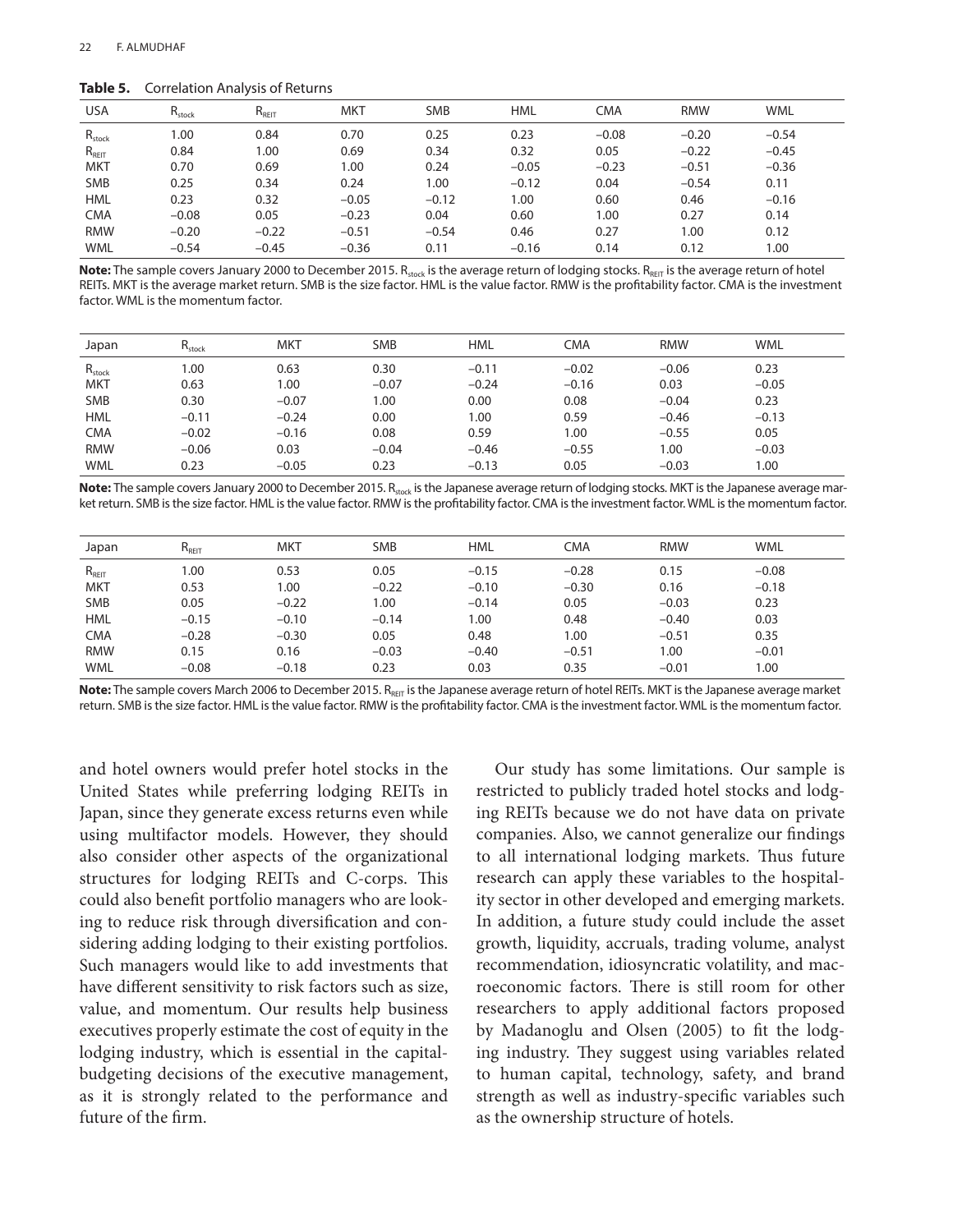# **References**

Aharoni, G., Grundy, B., & Zeng, Q. (2013). Stock returns and the Miller Modigliani valuation formula: Revisiting the Fama French analysis. *Journal of Financial Economics*, *110*(2), 347–357.

Altin, M., Kizildag, M., & Ozdemir, O. (2016). Corporate governance, ownership structure, and credit ratings of hospitality firms. *Journal of Hospitality Financial Management*, *24*(1), 5–19.

Bond, S., & Xue, C. (2017). The cross section of expected real estate returns: Insights from investment-based asset pricing. *Journal of Real Estate Finance and Economics*, *54*(3), 403–428.

Carhart, M. M. (1997). On persistence in mutual fund performance. *Journal of Finance*, *52*(1), 57–82.

Chen, M. H. (2007). Macro and non-macro explanatory factors of Chinese hotel stock returns. *International Journal of Hospitality Management*, *26*(4), 991–1004.

Chen, M. H. (2010). Federal Reserve monetary policy and US hospitality stock returns. *Tourism Economics*, *16*(4), 833–852.

Chen, M. H. (2014). Cyclical variation in the effect of federal funds target rate surprises on hospitality index returns. *Tourism Economics*, *20*(2), 373–387.

Chen, M. H., Agrusa, J., Krumwiede, D., & Lu, H. J. (2012). Macroeconomic influences on Japanese hotel stock returns. *Journal of Hospitality Marketing & Management*, *21*(1), 81–99.

Chen, M. H., Kim, W. G., & Kim, H. J. (2005). The impact of macroeconomic and non-macroeconomic forces on hotel stock returns. *International Journal of Hospitality Management*, *24*(2), 243–258.

Chui, A. C., Titman, S., & Wei, K. C. (2003). The cross section of expected REIT returns. *Real Estate Economics*, *31*(3), 451–479.

Dogru, T. (2017). C-corporation hotels vs. Hotel-REITs: A theoretical and practical comparison. *Boston Hospitality Review*, *5*(1), 1–8.

Fama, E. F., & French, K. R. (1993). Common risk factors in the returns on stocks and bonds. *Journal of Financial Economics*, *33*(1), 3–56.

Fama, E. F., & French, K. R. (2012). Size, value, and momentum in international stock returns. *Journal of Financial Economics*, *105*(3), 457–472.

Fama, E. F., & French, K. R. (2015). A five-factor asset pricing model. *Journal of Financial Economics*, *116*, 1–22.

Fama, E. F., & French, K. R. (2017). International tests of a five-factor asset pricing model. *Journal of Financial Economics*, *123*(3), 441–463.

French, K. R. (n.d.). Data files. Tuck School of Business at Dartmouth. Retrieved from http://mba.tuck.dartmouth .edu/pages/faculty/ken.french/data\_library.html

Glascock, J. L., & Lu-Andrews, R. (2014). The profitability premium in real estate investment trusts. Retrieved from https://ssrn.com/abstract=2375431

Goebel, P. R., Harrison, D. M., Mercer, J. M., & Whitby, R. J. (2013). REIT momentum and characteristic-related REIT returns. *Journal of Real Estate Finance and Economics*, *47*(3), 564–581.

Hanauer, M. (2014). Is Japan different? Evidence on momentum and market dynamics. *International Review of Finance*, *14*(1), 141–160.

Harvey, C. R., Liu, Y., & Zhu, H. (2016). . . . And the crosssection of expected returns. *Review of Financial Studies*, *29*, 5–68.

Hsu, L. T., & Jang, S. (2008). The determinant of the hospitality industry's unsystematic risk: A comparison between hotel and restaurant firms. *International Journal of Hospitality & Tourism Administration*, *9*(2), 105–127.

Jackson, L. A. (2009). Lodging REIT performance and comparison with other equity REIT returns. *International Journal of Hospitality & Tourism Administration*, *10*(4), 296–325.

Kim, H., Gu, Z., & Mattila, A. S. (2002). Hotel real estate investment trusts' risk features and beta determinants. *Journal of Hospitality & Tourism Research*, *26*(2), 138–154.

Kim, H., Mattila, A. S., & Gu, Z. (2002). Performance of hotel real estate investment trusts: A comparative analysis of Jensen indexes. *International Journal of Hospitality Management*, *21*(1), 85–97.

Kim, J., & Jang, S. (2012). Comparative analyses of hotel REITs: Examining risk-return and performance characteristics. *International Journal of Contemporary Hospitality Management*, *24*(4), 594–613.

Kim, W. G., Jackson, L. A., & Zhong, J. (2011). Performance comparison of lodging REITs, hotel C-corporations and resorts and casinos. *Tourism Economics*, *17*(1), 91–106.

Lee, W. S., Moon, J., Lee, S., & Kerstetter, D. (2015). Determinants of systematic risk in the online travel agency industry. *Tourism Economics*, *21*(2), 341–355.

Lee, S., & Upneja, A. (2007). Does Wall Street truly understand valuation of publicly traded lodging stocks? *Journal of Hospitality & Tourism Research*, *31*(2), 168–181.

Ling, D. C., Ooi, J. T., & Xu, R. (2016). Asset growth and stock performance: Evidence from REITs. Retrieved from https:// ssrn.com/abstract=2826610

Madanoglu, M., & Olsen, M. D. (2005). Toward a resolution of the cost of equity conundrum in the lodging industry: A conceptual framework. *International Journal of Hospitality Management*, *24*(4), 493–515.

Madanoglu, M., Olsen, M. D., & Kwansa, F. A. (2005). Empirical investigation of the CAPM vs. Fama-French model: Evidence from the lodging industry. *Journal of Hospitality Financial Management*, *13*(1), 127–127.

Madanoglu, M., & Upneja, A. (2008). Hotel REITS vs. Hotel C-Corporations: Who has an edge? In E. Christou and M. Sigala (Eds.), *Proceedings of 2008 international CHRIE conference* (pp. 378–386). Atlanta, GA: International CHRIE.

Mao, Z., & Gu, Z. (2007). Risk-adjusted stock performance: A cross-sector analysis of hospitality firms in the recent